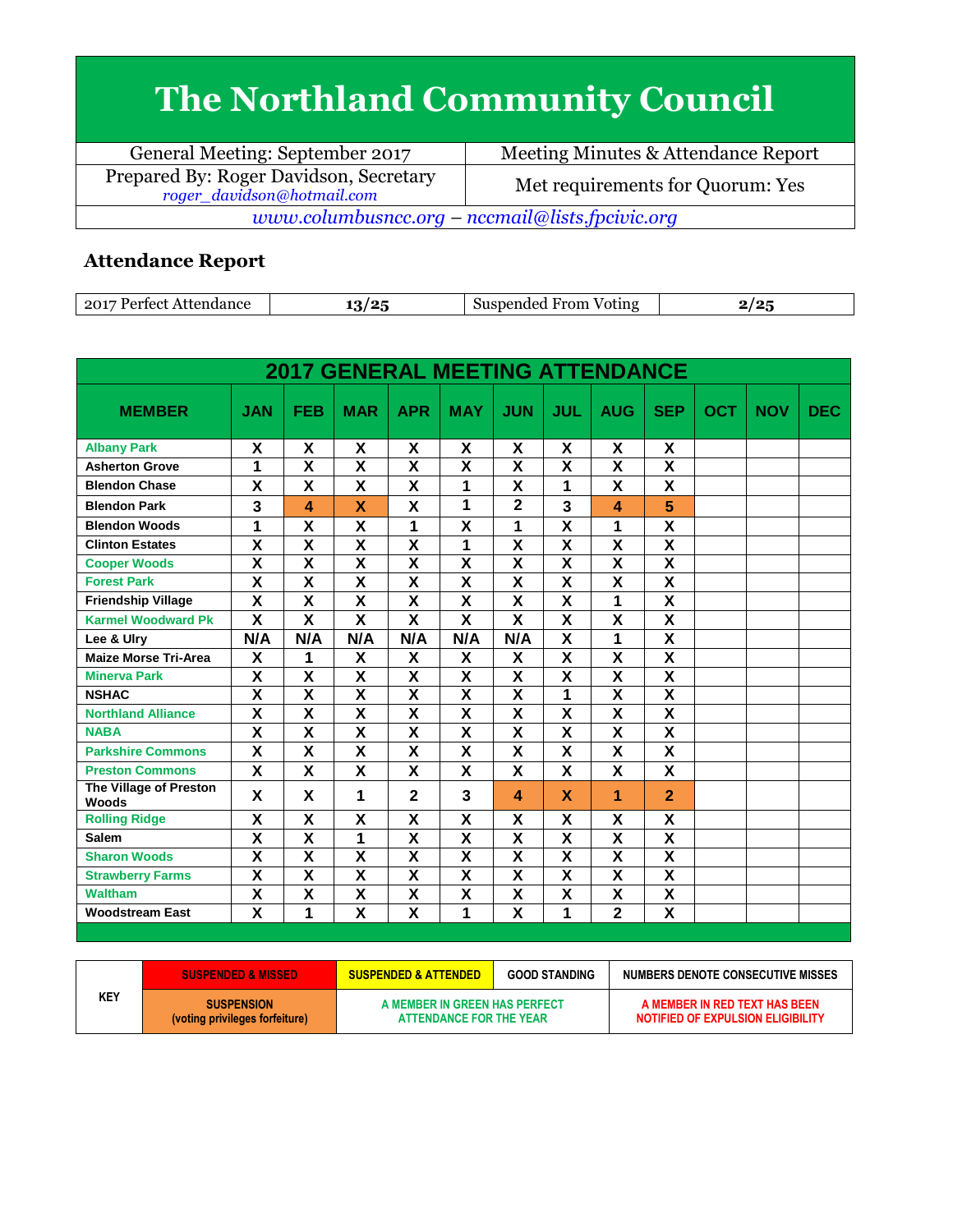| <b>Roll Call</b>                                                                                 | Roll was taken. See above chart for details.<br>$\bullet$                                                                                                                                                                                                                                                                                                                                                                                                                                                                                                                                                                                                                                                                                                                                                                                                                                                                                                                                                                                                                                                                                                                                                                                                                       |  |  |  |
|--------------------------------------------------------------------------------------------------|---------------------------------------------------------------------------------------------------------------------------------------------------------------------------------------------------------------------------------------------------------------------------------------------------------------------------------------------------------------------------------------------------------------------------------------------------------------------------------------------------------------------------------------------------------------------------------------------------------------------------------------------------------------------------------------------------------------------------------------------------------------------------------------------------------------------------------------------------------------------------------------------------------------------------------------------------------------------------------------------------------------------------------------------------------------------------------------------------------------------------------------------------------------------------------------------------------------------------------------------------------------------------------|--|--|--|
|                                                                                                  | <b>Liaison Reports</b>                                                                                                                                                                                                                                                                                                                                                                                                                                                                                                                                                                                                                                                                                                                                                                                                                                                                                                                                                                                                                                                                                                                                                                                                                                                          |  |  |  |
| <b>Columbus Fire Department</b><br>Station 24                                                    | No report<br>$\bullet$                                                                                                                                                                                                                                                                                                                                                                                                                                                                                                                                                                                                                                                                                                                                                                                                                                                                                                                                                                                                                                                                                                                                                                                                                                                          |  |  |  |
| <b>Columbus Police Department</b><br>Officer Scott Clinger<br><b>CRT Officer Demetris Ortega</b> | The old Ramada Inn building on Sinclair had a fire on the 5 <sup>th</sup><br>$\bullet$<br>floor, no one was caught, but 1 firefighter was injured. Bill<br>Sperlazza has a hearing scheduled for Oct 18th, asking for<br>community members to attend if available.<br><b>QUESTION</b> – On the first day of school was there increased<br>$\bullet$<br>patrols around the schools? <b>ANSWER</b> - Yes, there was an<br>increased presence to try and set the trends to get people to<br>slow down for the year.<br><b>QUESTION</b> – There were some homes broken into in<br>$\bullet$<br>Forest Park, any information? ANSWER-There was a<br>crime alert from Forest Park West where several houses<br>were broken into, seems to have a pattern and they are<br>working it. Call in suspicious people who don't live in your<br>neighborhood.<br><b>QUESTION</b> - Have been hearing gun fire recently late at<br>night, any news on that? ANSWER- No specific<br>information, but continue to call to help identify location.<br><b>QUESTION</b> - Is the third floor of the Extend A Suites<br>open? ANSWER – Yes, it has been open for some time.<br>Officer Ortega mentioned that you need to be aware of credit<br>$\bullet$<br>card skimmers at the ATM and gas pumps. |  |  |  |
| City Attorney's Office<br><b>Bill Sperlazza</b>                                                  | No report<br>$\bullet$                                                                                                                                                                                                                                                                                                                                                                                                                                                                                                                                                                                                                                                                                                                                                                                                                                                                                                                                                                                                                                                                                                                                                                                                                                                          |  |  |  |
| <b>City of Columbus Community Liaison</b><br>Chris Suel (presented by Alicia Ward)               | Chris is unable to attend.<br>$\bullet$<br>A group from Little Turtle in attendance to discuss situation<br>$\bullet$<br>regarding additional construction on the south side of<br>Longrifle Road. QUESTION - Was there any knowledge at<br>NCC and who do we talk to? EREMY - If they didn't need a<br>variance, they don't have to come before NCC Dev<br>Committee, but still have to apply for building permits. We<br>will see what information we can get and will pass it along.<br>There is a box spring in front of the Ink Well that needs to be<br>removed, has been there two weeks.                                                                                                                                                                                                                                                                                                                                                                                                                                                                                                                                                                                                                                                                                |  |  |  |
| <b>FACT &amp; Consider Biking</b><br>David Roseman                                               | Alum Creek Trail connector (OLAC) trail between Morse<br>$\bullet$<br>Road and 161 is about completed, should be paved fairly<br>quickly. There will be a pedestrian crossing on Valley Park<br>Avenue at State Route 3.<br>Mid-Ohio Regional Planning Commission (MORPC) has<br>$\bullet$<br>released its top 100 crash sites list. Several intersections<br>along Morse Road and E. Dublin-Granville Road were on the<br>list again.                                                                                                                                                                                                                                                                                                                                                                                                                                                                                                                                                                                                                                                                                                                                                                                                                                          |  |  |  |
| <b>Columbus Public Library Liaison</b><br>Keith Hanson (Karl Road Branch Manager)                | No report<br>$\bullet$                                                                                                                                                                                                                                                                                                                                                                                                                                                                                                                                                                                                                                                                                                                                                                                                                                                                                                                                                                                                                                                                                                                                                                                                                                                          |  |  |  |
| <b>Northland Area Business Association</b><br>Dave Cooper                                        | <b>NABA Luncheon</b> will be next Tuesday, Sept 12 <sup>th</sup> at Days<br>$\bullet$<br>Inn, 1212 E. Dublin-Granville Road. The keynote speaker is<br>going to be Alice Foeller, CEO of SiteInSight. Meal costs<br>\$18.00 and you can register online.<br><b>NABA Golf Outing</b> will be Sept 14 <sup>th</sup> at the York Golf Club<br>$\bullet$<br>7459 North High Street. 20% of the proceeds will be going to<br>the YMCA.<br>NABA is helping to sponsor "My Fair Lady" at the Northland<br>Performing arts center.<br>Shows: 8pm - Sept. 15, 16, 21, 22 & 23; 2pm - Sept. 17 &                                                                                                                                                                                                                                                                                                                                                                                                                                                                                                                                                                                                                                                                                          |  |  |  |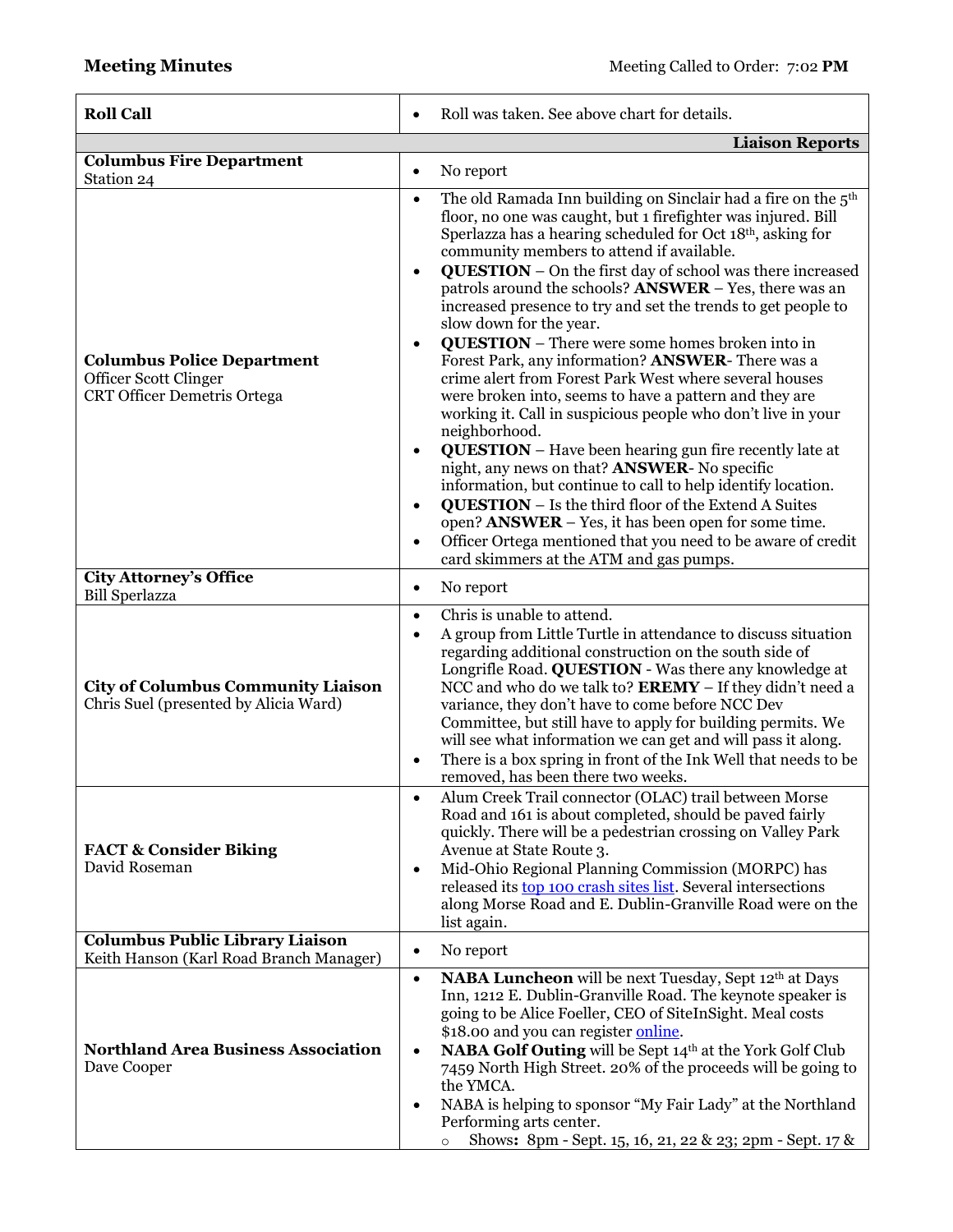| <b>Round Table Discussion</b>                                                      | 24<br>Tickets: \$25/Adult; \$20/senior/student; \$15/youth (12)<br>$\circ$<br>or under)<br>Online: www.MyFairLady614.com Call: (614)262-<br>$\circ$<br>SHOW(7469)<br>161 Cleanup Day will be Sept 16th, met at the Jiffy Lube at<br>$\bullet$<br>9:00 AM. McDonalds to provide breakfast.<br>Northland Community Bazaar will be held Sept 16th from<br>$\bullet$<br>10:00 AM to 2:00 PM at St. Andrew Presbyterian Church<br>located at 1450 E. Dublin Granville Road.<br><b>Selected Discussions</b><br>No report<br>$\bullet$<br><b>NCC Officer Reports</b>                                                                                                                                                                                                                                                                                                                                                                                                                                                                                                                                                                                                                                                                                                                                                                                                                                                                                                                                                                                              |
|------------------------------------------------------------------------------------|------------------------------------------------------------------------------------------------------------------------------------------------------------------------------------------------------------------------------------------------------------------------------------------------------------------------------------------------------------------------------------------------------------------------------------------------------------------------------------------------------------------------------------------------------------------------------------------------------------------------------------------------------------------------------------------------------------------------------------------------------------------------------------------------------------------------------------------------------------------------------------------------------------------------------------------------------------------------------------------------------------------------------------------------------------------------------------------------------------------------------------------------------------------------------------------------------------------------------------------------------------------------------------------------------------------------------------------------------------------------------------------------------------------------------------------------------------------------------------------------------------------------------------------------------------|
| <b>Treasurer</b><br><b>Felix Quachey</b>                                           | Report as distributed.<br>$\bullet$                                                                                                                                                                                                                                                                                                                                                                                                                                                                                                                                                                                                                                                                                                                                                                                                                                                                                                                                                                                                                                                                                                                                                                                                                                                                                                                                                                                                                                                                                                                        |
| Secretary<br>Roger Davidson                                                        | No report<br>$\bullet$                                                                                                                                                                                                                                                                                                                                                                                                                                                                                                                                                                                                                                                                                                                                                                                                                                                                                                                                                                                                                                                                                                                                                                                                                                                                                                                                                                                                                                                                                                                                     |
| <b>Vice President</b><br>Alicia Ward                                               | The Meet the Candidates event will be on Sept 28th at the<br>$\bullet$<br>Northland Performing Arts Center at 4411 Tamarack Blvd.<br>Meet and greet starts at 6:30 PM, forum starts at 7:00 PM.<br>7 City Council candidates for 3 seats<br>$\circ$<br>City Attorney candidates<br>$\circ$<br>Franklin County Municipal Court Clerk candidates<br>$\circ$<br>Issue 2<br>$\circ$                                                                                                                                                                                                                                                                                                                                                                                                                                                                                                                                                                                                                                                                                                                                                                                                                                                                                                                                                                                                                                                                                                                                                                            |
| President<br><b>Emmanuel Remy</b>                                                  | Passed out Columbus Alive article about the Morse Road<br>$\bullet$<br>Corridor which exemplifies what Northland is all about.<br>Lunch with Michael Brown of Experience Columbus.<br>$\bullet$<br>Had lunch with Councilmember Stinziano, met with Council<br>$\bullet$<br>President Pro Tempore Priscilla Tyson, ran into Shannon<br>Hardin, Elizabeth Brown and Council President Zach Klein<br>at the Greek Festival. Everything is going well, opportunity<br>to reiterate everything that is going on her in the Northland.<br>Met with two new employees of the Mayor, Jason Jenkins<br>$\bullet$<br>and Elon Simms, both are Director of Community Affairs,<br>but in different areas.<br>Lunch with County Commissioner Kevin Voice.<br>$\bullet$<br>Everything is going well, but we have some work to do, 161<br>$\bullet$<br>development is a top priority, working on feasibility study.<br><b>QUESTION</b> - Have you heard anything about Giant Eagle?<br>$\bullet$<br><b>ANSWER</b> – It is currently for sale for over \$4 million,<br>rumors that it's sold are not true.<br><b>QUESTION</b> – Any news on the old Meijer Huntington<br>$\bullet$<br>Bank building? <b>ANSWER</b> – They are already in there, but<br>are still working on the facility.<br><b>QUESTION</b> – What is the time frame on the repaving of<br>$\bullet$<br>Cleveland Avenue? <b>ANSWER</b> - Emmanuel will have to<br>check into that, thought it was supposed to be done by end of<br>year, but it's getting late on that.<br><b>NCC Committee Reports</b> |
| <b>Nominating Committee</b>                                                        | No report<br>$\bullet$                                                                                                                                                                                                                                                                                                                                                                                                                                                                                                                                                                                                                                                                                                                                                                                                                                                                                                                                                                                                                                                                                                                                                                                                                                                                                                                                                                                                                                                                                                                                     |
| <b>Banquet Committee</b>                                                           | No report<br>$\bullet$                                                                                                                                                                                                                                                                                                                                                                                                                                                                                                                                                                                                                                                                                                                                                                                                                                                                                                                                                                                                                                                                                                                                                                                                                                                                                                                                                                                                                                                                                                                                     |
| <b>Independence Day Parade Committee</b><br>Web site is <b>northlandparade.org</b> | One more end of year meeting will be coming up, need to<br>$\bullet$<br>come up with next year's theme.                                                                                                                                                                                                                                                                                                                                                                                                                                                                                                                                                                                                                                                                                                                                                                                                                                                                                                                                                                                                                                                                                                                                                                                                                                                                                                                                                                                                                                                    |
| <b>Development Committee</b><br>Dave Paul, Chair                                   | Report as distributed.<br>$\bullet$                                                                                                                                                                                                                                                                                                                                                                                                                                                                                                                                                                                                                                                                                                                                                                                                                                                                                                                                                                                                                                                                                                                                                                                                                                                                                                                                                                                                                                                                                                                        |
| <b>Graphics and Code Task Force</b><br>Bill Logan, Coordinator                     | Had 110 illegal signs last month.<br>$\bullet$<br>Actually had a graffiti incident for the first time in a month,<br>$\bullet$<br>on I71 Woodward Park pedestrian crossover.<br>There were 20 code investigations initiated, half code and<br>٠                                                                                                                                                                                                                                                                                                                                                                                                                                                                                                                                                                                                                                                                                                                                                                                                                                                                                                                                                                                                                                                                                                                                                                                                                                                                                                            |